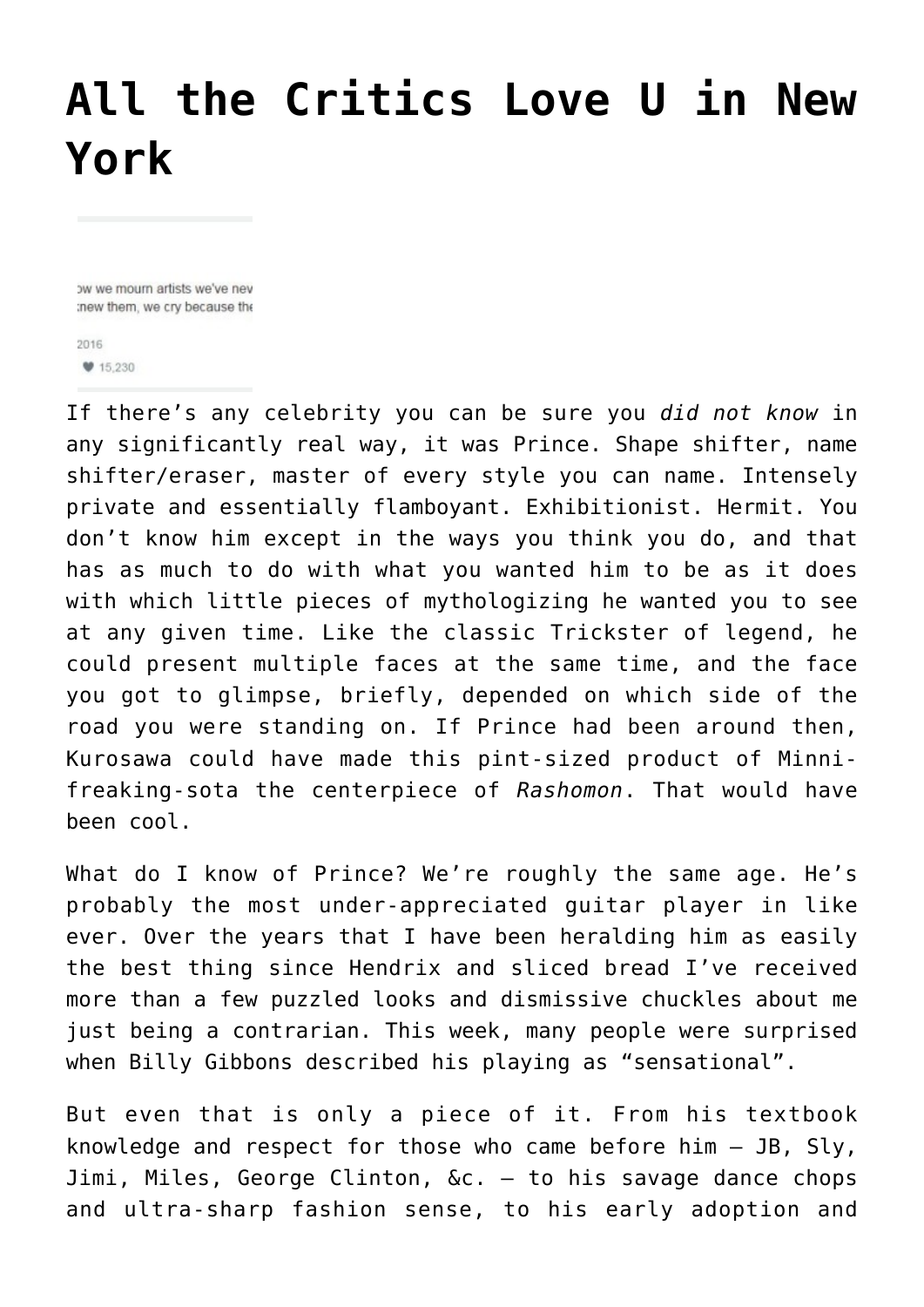mastery of technologies like the Linn Drum; the guy put a package together that was both historically intelligent and, somehow, way out in front of the coming surge of hip-hop and Michael Jackson/Madonna style pop that followed him by a few years. The man had his gifts. Add in an almost incomprehensible work ethic, and you have Prince.

How Prince helped me know myself comes down to this simple question:

*How could anyone possibly fail to recognize such evident talent?*

Probably the way that I did.

Because instead of listening, I reacted to the packaging cues that came with the Prince product. And because he hit the scene in the late 70s with a funky beat, puffy shirts, lots of synthesizers, and a (deceptively) silly reliance on lyrics about fucking, I saw him clearly for what he was: just another callow Disco Boy, a Travolta, a Bee Gee.

It's hard to remember (or, if you are a little younger, comprehend) the degree to which DiscoSux fever encompassed the world of funky music. Earth, Wind & Fire, James Brown, P-Funk: all these and more took their share of unfriendly fire from people who were essentially painting the entirety of black popular music as beneath-contempt shit.

DiscoSux fever was a symptom of reaction against gay and minority encroachment into the historically masculine world of rock and pop. This music was aimed at gender-fluid communities and urban black folk. For a generation of mostly white, hetero-norm critics and fans for whom rock'n'roll equaled priapic guitar stroking and golden-maned Dionysi sporting socks stuffed into spandex trousers, this was music that threatened the natural order. <fn>The pulse belonged on the 1 and 3, dammit, none of this 2 and 4 backbeat shit. Whaddya, Disco Duck?</fn> It was outsider art storming the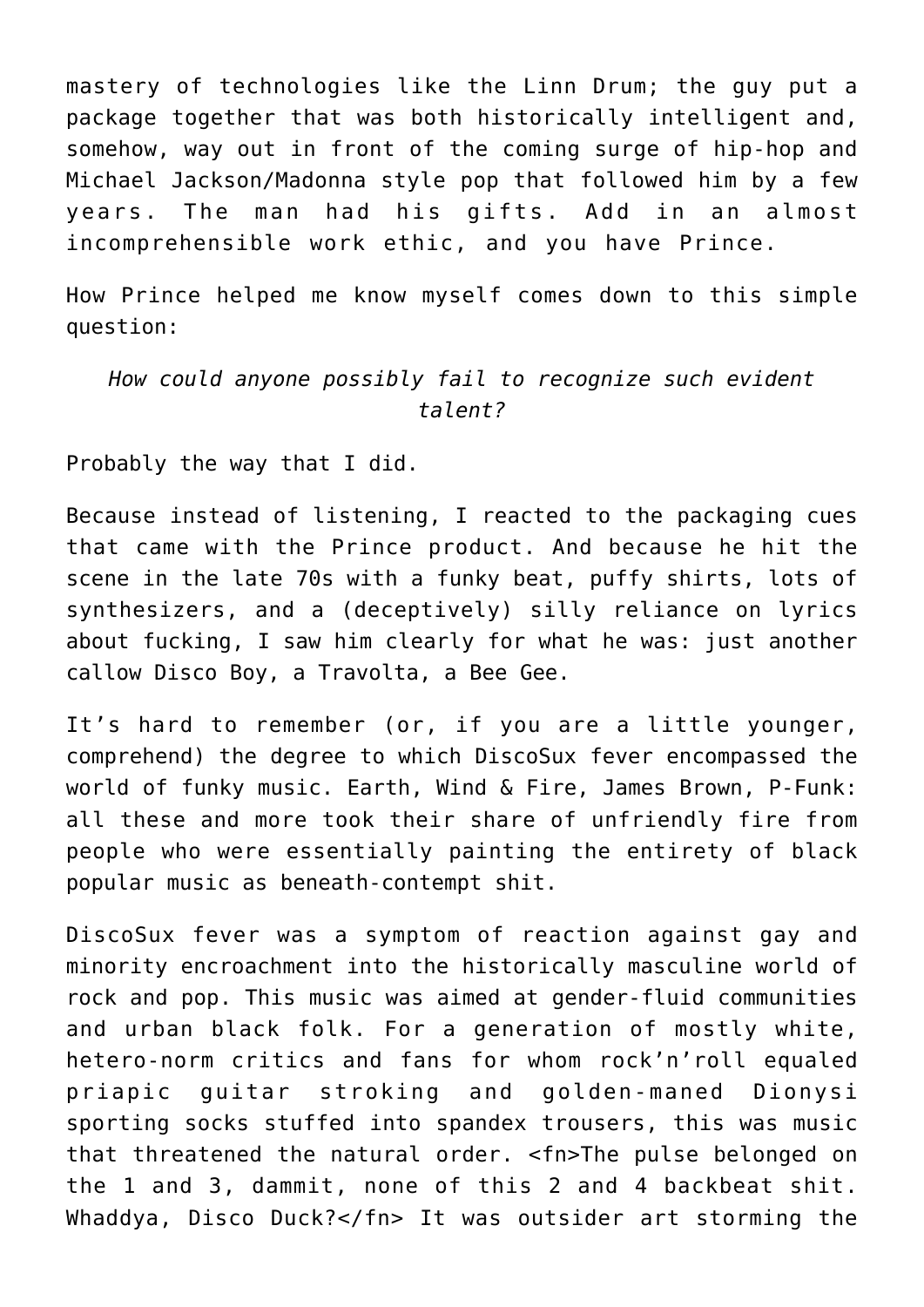academy. And I was a privileged, by-birth member of the patriarchal academy, though I didn't even know that such a thing existed; such is the blindness of by-birth membership.

Prince said fk all that noise, and it was pretty clear that he was throwing down on, well, people like me.

*Look out all you hippies, you ain't as sharp as me It ain't about the trippin', but the sexuality – All the Critics Love U in New York*

Hey. I resemble(d) that remark.

So I could "listen" to *When Doves Cry* or *1999* and quickly sort this alleged genius off into the "just another over-hyped fraud" bin.

In that same song, this upstart had the nerve to sing:

*It's time for a new direction It's time for jazz to die*

As a burgeoning jazz-bo, I tooks what I tooks and it was more than I could takes. I didn't need to hear the music behind this pixie poppinjay. These crude insults told me all I needed to know! Pistols at dawn!

Later, when Miles compared him to Duke Ellington and Chopin, it was easy to dismiss the comments as Miles trying to glom onto the popularity of the younger phenom. Because come on: he's really just another Disco Boy, and everybody knows that DiscoSux, so pass the bong and cue up some Coltrane or some real rock'n'roll. Dude.

One night in 1993 I watched a terrific Neil Young *Unplugged* on MTV<fn>In those days, children, the M stood for "Music". You can look it up!</fn>. The next show was Prince live in some mega-arena, and I watched it and thought, "Meh, pretty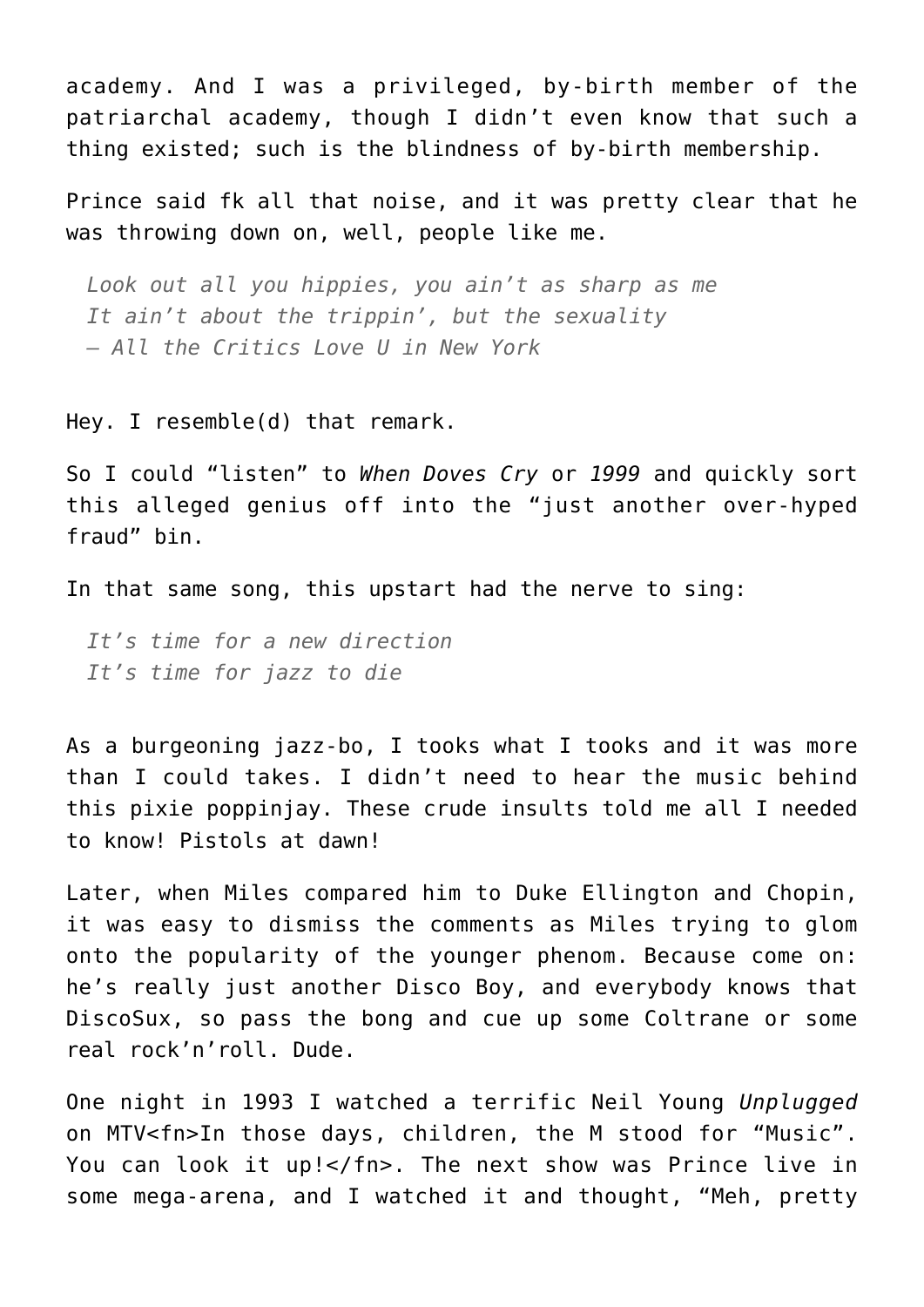good" and then he walked offstage and into a limo that took him somewhere and he walked into a small club and took the stage and proceeded to melt my face with a yellow guitar and the most scorching Hendrix-style blues I'd heard since before Stevie Ray died. For the next hour I was slain. I've been listening to Prince ever since.

So what does the phenomenon of Prince teach me about myself? Every time I hear his music, even as I am digging it down to my toes, I am reminded that I am a fallible human being, prone to unpleasant bigotries and prejudices that cause me to stop paying attention to what is real and true. The impulses that put me on auto-piloting sort mode – this person is this, that music is that, I don't like "those" kinds of people/music/movies/food/&c. – are the things that make me miss the My Favorite Worldness of life. It's good to have a ready reminder – one that the iPod throws up randomly and often – that for all my pretense to erudition and discernment and such like, I am just as likely to react like a dope as I am to apply any kind of intentional awareness to, well, anything.

Which means, naturally, that any opinion I hold is inherently suspect and worthy of re-examination. Consider yourself duly warned.

The most delicious part of the irony is that the song I quote above, had I bothered to listen to it in 1983, would have delivered exactly the kind of face-melting guitar heroics that won me over ten years later. Check it.

https://www.youtube.com/watch?v=pJxt\_Ey6tbo

Who knows? I was full of myself in those days<fn>Unlike now, when I am extremely humble and enlightened.</fn>, so I might have dismissed it anyway.

Thanks, Artist Who Formerly Bestrode The World as Prince.